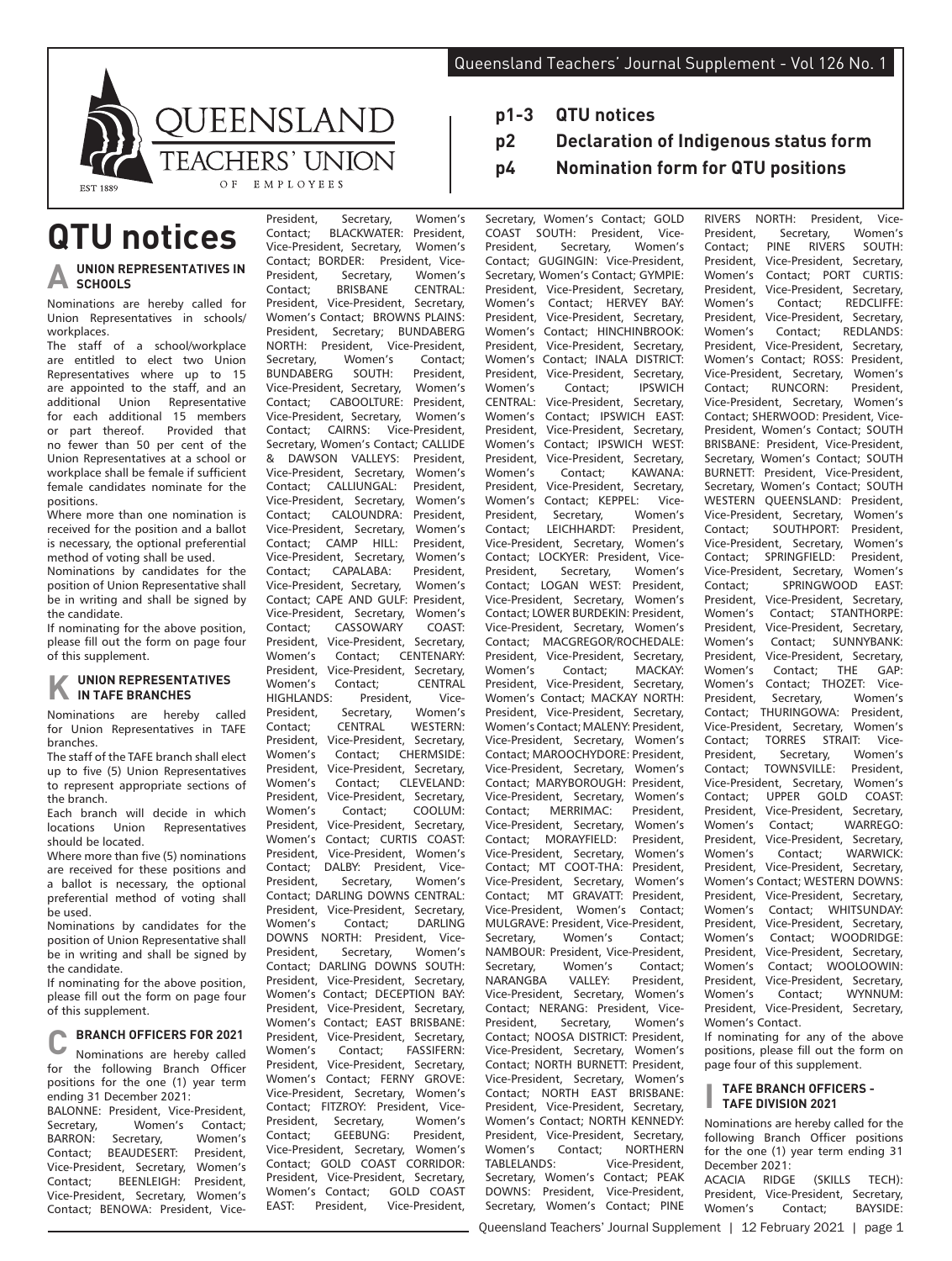

QUEENSLAND | QTU notices continued...

President, Vice-President, Secretary, Women's Contact; BRACKEN RIDGE: President, Vice-President, Secretary, Women's Contact; BRACKEN RIDGE (SKILLS TECH): President, Vice-<br>President, Secretary, Women's Secretary, Contact; BUNDABERG: President, Vice-President, Secretary, Women's Contact; BUNDAMBA: President, Vice-President, Secretary, Women's Contact; CABOOLTURE: President, Vice-President, Secretary, Women's Contact: CAIRNS: President Vice-President, Secretary, Women's Contact; DARLING DOWNS: President, Vice-President, Secretary, Women's Contact; EAGLE FARM (SKILLS TECH): President, Vice-President, Secretary, Women's Contact; EMERALD CQU:<br>President, Secretary, Women's Secretary, Women's Contact; GLADSTONE CQU: President, Vice-President, Secretary, Women's Contact; GOLD COAST: President, Vice-President, Secretary, Women's Contact; GROVELY: President, Vice-<br>President. Secretary. Women's Secretary, Women's<br>OGANLEA: President. Contact: LOGANLEA: Vice-President, Secretary, Women's Contact; MACKAY CQU: President, Vice-President, Secretary, Women's Contact; MARYBOROUGH: President, Vice-President, Secretary, Women's Contact; MOUNT GRAVATT: President, Vice-President, Secretary, Women's Contact; MOUNT ISA: President, Vice-President, Secretary, Women's<br>Contact: NAMBOUR: President NAMBOUR: Vice-President, Secretary, Women's Contact; PIMLICO: President, Vice-President, Secretary, Women's Contact; ROCKHAMPTON CQU: President, Vice-President, Secretary,<br>Women's Contact: SOUTHRANK: Contact: SOUTHBANK: President, Vice-President, Secretary, Women's Contact; TOOWOOMBA: President, Vice-President, Secretary, Women's Contact.

If nominating for the any of the above positions, please fill out the form on page four of this supplement.

## **L ABORIGINAL AND/OR TORRES STRAIT ISLANDER BRANCH CONTACTS FOR 2021**

Nominations are hereby called for the following Aboriginal and/or Torres Strait Islander Branch Contacts for the one (1) year term ending 31 December 2021:

BALONNE, BARRON, BEAUDESERT, BEENLEIGH, BENOWA, BLACKWATER,<br>BORDER BRISBANE CENTRAI BORDER, BRISBANE<br>BROWNS PLAINS, BROWNS PLAINS, BUNDABERG<br>NORTH, BUNDABERG SOUTH, BUNDABERG CABOOLTURE, CALLIDE & DAWSON VALLEYS, CALLIUNGAL, CALOUNDRA, CAMP HILL, CAPALABA, CAPE AND GULF, CENTENARY, CENTRAL<br>HIGHLANDS. CENTRAL WESTERN. CENTRAL WESTERN, CHERMSIDE, CLEVELAND, COOLUM, CURTIS COAST, DALBY, DARLING DOWNS CENTRAL, DARLING DOWNS NORTH, DARLING DOWNS SOUTH, DECEPTION BAY, EAST BRISBANE, FASSIFERN, FERNY GROVE, FITZROY, GEEBUNG, GOLD COAST CORRIDOR, GOLD COAST EAST, GOLD COAST SOUTH, GUGINGIN, GYMPIE, HERVEY BAY, HINCHINBROOK, INALA DISTRICT, IPSWICH CENTRAL, IPSWICH EAST, IPSWICH WEST, KAWANA, KEPPEL, LEICHHARDT, LOCKYER, LOGAN WEST, LOWER BURDEKIN, MACGREGOR/<br>ROCHEDALE, MACKAY, MACKAY MACKAY, MACKAY NORTH, MALENY, MAROOCHYDORE, MARYBOROUGH, MORAYFIELD, MT COOT-THA, MT GRAVATT, MULGRAVE, NAMBOUR,<br>NARANGBA VALLEY. NERANG. NARANGBA NOOSA DISTRICT, NORTH BURNETT, NORTH EAST BRISBANE, NORTH KENNEDY, NORTHERN TABLELANDS,

PEAK DOWNS, PINE RIVERS NORTH,<br>PINF RIVERS SOUTH, REDCLIFFE, PINE RIVERS SOUTH,<br>REDLANDS ROSS ROSS, RUNCORN,<br>SOUTH BRISBANE SHERWOOD, SOUTH BURNETT, SOUTH WESTERN<br>OUFENSLAND SOUTHPORT QUEENSLAND, SPRINGFIELD, SPRINGWOOD EAST,<br>STANTHORPE, SUNNYBANK, THE SUNNYBANK, GAP, THOZET, THURINGOWA, TORRES STRAIT, TOWNSVILLE, UPPER GOLD<br>COAST, WARREGO, WARWICK, WARREGO, WARWICK,<br>DOWNS, WHITSUNDAY, WESTERN DOWNS, WOOLOOWIN, WYNNUM.

If nominating for any of the above positions, please fill out the form on page four of this supplement,<br>including the declaration of declaration of Indigenous status if not previously provided.

#### **L ABORIGINAL AND/OR TORRES STRAIT ISLANDER TAFE BRANCH CONTACTS FOR 2021**

Nominations are hereby called for the following Aboriginal and/or Torres Strait Islander TAFE Branch Contacts for the one (1) year term ending 31 December 2021:<br>ACACIA RIDGE

 $(KKII)$  TECH) BAYSIDE, BRACKEN RIDGE, BRACKEN RIDGE (SKILLS TECH), BUNDAMBA, CABOOLTURE, CAIRNS, DARLING DOWNS, EAGLE FARM (SKILLS TECH), EMERALD CQU, GLADSTONE CQU, GOLD COAST, GROVELY, LOGANLEA, MACKAY CQU, MARYBOROUGH, MOUNT GRAVATT, MOUNT ISA, NAMBOUR, PIMLICO, ROCKHAMPTON CQU, SOUTHBANK, TOOWOOMBA. If nominating for any of the above

positions, please fill out the form on page four of this supplement, including the declaration of Indigenous status if not previously provided.

#### **L ABORIGINAL AND/OR TORRES STRAIT ISLANDER AREA COUNCIL CONTACTS FOR 2021**

Nominations are hereby called for the following Aboriginal and/or Torres Strait Islander Area Council Contact positions for the remainder of the one (1) year term ending 31 December

2021: COAST AREA COUNCIL, LOGAN REDLANDS AREA COUNCIL, METROPOLITAN CENTRAL AREA<br>COUNCIL METROPOLITAN NORTH COUNCIL, METROPOLITAN AREA COUNCIL, METROPOLITAN<br>SOUTH AREA COUNCIL. COUNCIL, METROPOLITAN WEST LOGAN AREA COUNCIL, NORTH QUEENSLAND AREA COUNCIL, SOUTH QUEENSLAND AREA COUNCIL, SUNSHINE COAST AREA COUNCIL, WIDE BAY AREA COUNCIL. If nominating for any of the above positions, please fill out the form on page four of this supplement, including the declaration of Indigenous status if not previously provided.

#### **AREA COUNCIL WOMEN'S CONTACTS FOR 2021**

Nominations are hereby called for the following Area Council Women's Contact positions for the remainder of the one (1) year term ending 31 December 2021:<br>GOLD COAST

AREA COUNCIL. LOGAN REDLANDS AREA COUNCIL, METROPOLITAN CENTRAL AREA COUNCIL, METROPOLITAN NORTH AREA COUNCIL, METROPOLITAN<br>SOUTH AREA COUNCIL, COUNCIL, METROPOLITAN WEST LOGAN AREA COUNCIL, NORTH QUEENSLAND AREA COUNCIL, PENINSULA AREA COUNCIL, SOUTH QUEENSLAND AREA COUNCIL, SUNSHINE COAST AREA COUNCIL,

| <b>DECLARATION OF INDIGENOUS STATUS</b><br>Nominees for Indigenous positions are required to submit, along with their nomination, a declaration of their<br>Indigenous status (unless previously provided) as follows:<br>1. I am of Aboriginal/Torres Strait Islander* descent; and<br>2. I identify as an Aboriginal person/Torres Strait Islander*; and | QTU/AEU(Q) Collection<br><b>Statement</b><br>1. For all matters relating<br>to personal information<br>collected about an individual<br>covered by the Privacy Act<br>(1988), the individual will<br>need to write to the General |  |  |  |                                                                                                                 |  |  |
|------------------------------------------------------------------------------------------------------------------------------------------------------------------------------------------------------------------------------------------------------------------------------------------------------------------------------------------------------------|-----------------------------------------------------------------------------------------------------------------------------------------------------------------------------------------------------------------------------------|--|--|--|-----------------------------------------------------------------------------------------------------------------|--|--|
| 3. *I am accepted as such by the #<br>currently live; or                                                                                                                                                                                                                                                                                                   |                                                                                                                                                                                                                                   |  |  |  | Secretary, QTU, PO Box<br>1750, Milton LPO 4064.                                                                |  |  |
| lived for _______________________ years.                                                                                                                                                                                                                                                                                                                   |                                                                                                                                                                                                                                   |  |  |  | 2. You may gain access to<br>personal information<br>about you, held by the<br>OTU.                             |  |  |
| (* Delete whichever is not applicable) (# Insert name of Community)                                                                                                                                                                                                                                                                                        |                                                                                                                                                                                                                                   |  |  |  | 3. The information is<br>collected to ascertain your<br>eligibility to be elected to<br>an identified position. |  |  |
| I make this solemn declaration by virtue of the Oaths Act 1867 and conscientiously believing the statements<br>contained in this declaration to be true in every particular.                                                                                                                                                                               |                                                                                                                                                                                                                                   |  |  |  |                                                                                                                 |  |  |
| Signature enterprise and the Declared at the Library of the Mayof 20                                                                                                                                                                                                                                                                                       |                                                                                                                                                                                                                                   |  |  |  | 4. The Union will not disclose<br>this information to any<br>outside bodies.                                    |  |  |
| Before me and the state of the state of the state of the state of the state of the state of the state of the state of the state of the state of the state of the state of the state of the state of the state of the state of<br>(signature of person before whom the declaration is made)                                                                 |                                                                                                                                                                                                                                   |  |  |  |                                                                                                                 |  |  |
|                                                                                                                                                                                                                                                                                                                                                            |                                                                                                                                                                                                                                   |  |  |  |                                                                                                                 |  |  |
| (title of person before whom the declaration is made e.g. Justice of the Peace, Commissioner for Declarations or Solicitor)                                                                                                                                                                                                                                |                                                                                                                                                                                                                                   |  |  |  |                                                                                                                 |  |  |
| QTU/AEU(Q) Collection Statement                                                                                                                                                                                                                                                                                                                            |                                                                                                                                                                                                                                   |  |  |  |                                                                                                                 |  |  |
| In the event of a dispute concerning the Indigenous status of a member, a member may be required to provide supporting documentation.                                                                                                                                                                                                                      |                                                                                                                                                                                                                                   |  |  |  |                                                                                                                 |  |  |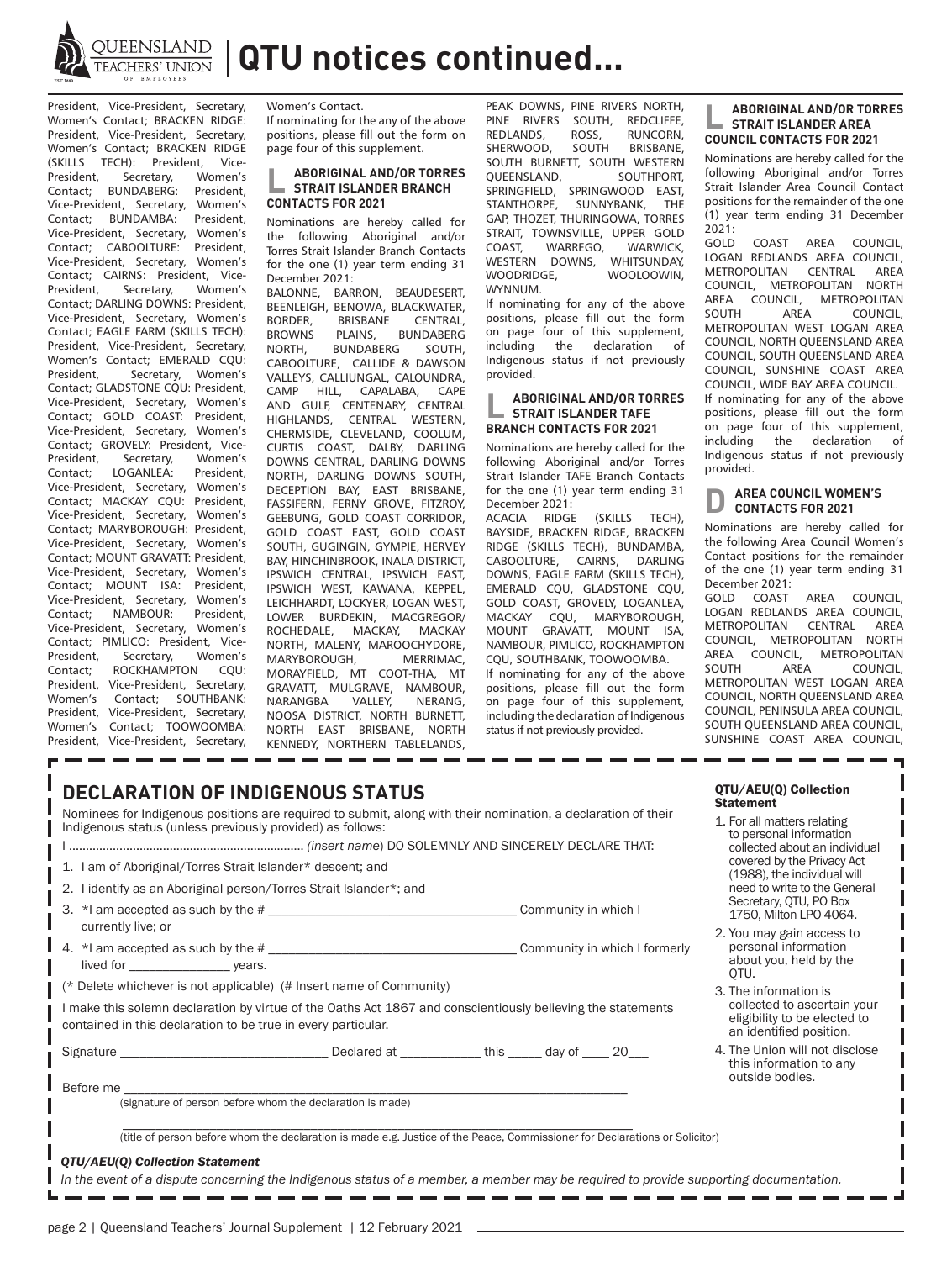WIDE RAY AREA COUNCIL.

If nominating for any of the above positions, please fill out the form on page four of this supplement.

**F ACTU TRIENNIAL CONGRESS**

Nominations are hereby called for ten (10) QTU delegates (plus, in accordance with QTU policy, the President and General Secretary) to form part of the AEU delegation to the 2021 ACTU Triennial Congress. The number of delegates is subject to budget consideration at March<br>Council. No more than half of No more than half of the additional delegates may be Administrative Officers.

If nominating for the above position, please fill out the form on page four of this supplement.

#### **AEU FEDERAL CONFERENCE DELEGATION**

Nominations are hereby called for fourteen (14) QTU members to be endorsed as delegates to the AEU Federal Conference for the two (2) year term commencing 1 January 2022.

Candidates must be members of the AEU General Division.

The delegates elected, together with Federal Executive members, form the AEU (Queensland) delegation to the AEU Federal Conference held in late February.

Election to be by Council. The election is subject to AEU requirements concerning the minimum number of female delegates. In the event that the AEU(Q) has a lesser entitlement, the last candidate endorsed in the Council election will have his/her endorsement withdrawn.

If nominating for the above position, please fill out the form on page four of this supplement.

#### **AEU FEDERAL WOMEN'S CONFERENCE**

Nominations are hereby called for up to four (4) delegates to the AEU Federal Women's Conference to be held in Melbourne in October 2021. Together with the Vice-President and the Women's Coordinator, they will form the QTU delegation to the Conference.

Delegates have the opportunity to join in the debate and discussion on federal issues that impact on working women's lives. Elected delegates will be required to submit a report on the workshop/plenary session that they attend. Travel will be organised by the QTU/AEU as appropriate. Contact the QTU Women's Co-ordinator for more information.

Election to be by Council.

If nominating for the above position, please fill out the form on page four of this supplement.

Please note: OTU policy states that the QTU delegation to the AEU Federal Women's Conference shall include at least one Aboriginal and Torres Strait Islander member when at least one nomination is received.

## **F INSTRUMENTAL MUSIC REFERENCE COMMITTEE (IMRC)**

Nominations are hereby called for up to four (4) QTU members to be endorsed as employee delegates on the Instrumental Music Reference Committee for the two (2) year term commencing on 1 July 2021.

The IMRC is a consultative body that meets at least once per term to facilitate consultation between the Department of Education, relevant employees and their unions regarding industrial issues impacting, or which may impact upon, instrumental music teachers or instructors.

Meetings are held in Brisbane and teleconferencing facilities are available for regional delegates. All Union delegates will be required to attend a caucus meeting via teleconference prior to IMRC meetings and provide a written report to Executive after IMRC meetings. Election to be by Council.

If nominating for the above position, please fill out the form on page four of this supplement.

#### **F PROFESSIONAL EXPERIENCE ADVISORY COMMITTEE, JAMES COOK UNIVERSITY (TOWNSVILLE CAMPUS)**

Nominations are hereby called for one (1) Union representative on the Professional Experience Advisory Committee, James Cook University<br>(Townsville Campus) for the (Townsville Campus) for the remainder of the two (2) year term ending December 2021.

The committee meets approximately four times per year to advise and review policy and procedures for the school experience program and to maintain close liaison and facilitate integration between schools, the university and employing authorities. Election to be by the relevant Area Council.

If nominating for the above position, please fill out the form on page four of this supplement.

#### **F QCU UNIONS FOR REFUGEES WORKING COMMITTEE**

Nominations are hereby called for one (1) QTU nominee to the Queensland Council of Union's Unions for Refugees Working Committee for the one (1) year term commencing January 2021. The committee's primary objective is to advocate for the rights of refugees in line with Australia's humanitarian obligations and to develop and maintain relationships with community organisations operating with the refugee rights sphere. Meetings may be held up to ten times per year.

Election to be by Council. If nominating for the above position, please fill out the form on page four

## **G QTU NOMINEES – PROMOTION SELECTION PANELS**

of this supplement.

The QTU is represented by nominees on all promotion selection panels for classified teaching positions. Members wishing to be considered

for promotion panel nomination are invited to nominate by completing the form on page four of this supplement.

Upon receipt of nominations, advice will be sought from OTU branches on the suitability of nominees, prior to the final decision on endorsement by State Council.

#### **F REMOTE AREA TEACHER EDUCATION PROGRAM (RATEP) MANAGEMENT COMMITTEE**

Nominations are hereby called for one (1) QTU nominee to the RATEP Management Committee for a one (1) year term commencing 1 January 2021. DET partners with TNQ TAFE and JCU for this community-based program which aims to increase the number of qualified Indigenous teachers and paraprofessionals employed in Queensland schools. The committee meets three (3) times per year alternating between JCU Townsville and TNQ TAFE, Cairns. A QTU nominee has been included on the committee to provide advice and oversee the implementation of RATEP. Election to be by Council.

If nominating for the above position, please fill out the form on page four of this supplement.

## **APPOINTMENTS COMMITTEE**<br>Nominations are hereby

Nominations called for one (1) member of the Appointments Committee for the remainder of the three (3) year term ending on 24 May 2023 or such other term as determined by Council/ Conference.

The Committee meets as required to consider the appointment of Officers of the Union. A nominee for a position on the Appointments Committee shall be a member of Council at the time of election.

Election to be by Council.

If nominating for the above position, please fill out the form on page four of this supplement.

**E AWARDS COMMITTEE** Nominations are hereby called for one (1) member of the Awards Committee for the remainder of the three (3) year term ending May 2023 or such other term as determined by Council/Conference. The Committee makes recommendations to Council or Executive on nomination of members or former members for Australian honours, Life Membership of the QTU and QTU Service Awards. Nominees must be members of Council.

Election to be by Council.

If nominating for the above position, please fill out the form on page four of this supplement.

### **E GANDU JARJUM – ABORIGINAL AND TORRES STRAIT ISLANDER EDUCATION COMMITTEE**

Nominations are hereby called for the following members of Gandu Jarjum (the Aboriginal and Torres Strait Islander Education Committee) for the remainder of the three (3) year term ending 24 May 2023 or such other term as determined by Council/ Conference:

South Queensland (includes Greater Brisbane, South Coast, Redlands,<br>Moreton, Toowoomba, Darling Toowoomba, Downs and South West Queensland areas) - one (1) delegate

Unless already provided, nominees for positions on Gandu Jarjum will be required to submit, along with their nomination, a declaration of their Indigenous status and may be required to submit supporting documentation in line with that approved and used by peak Indigenous councils (see form on page two of this supplement).

The Committee will meet at least four times a year. These meetings will be face to face, however at least one or more of these meetings may be held outside Brisbane subject to travel arrangements. Meetings will scheduled for weekends or other nonworking days. All other meetings of the Committee will be held via teleconference.

Election to be by Council.

If nominating for the above position, please fill out the the form on page four of this supplement

#### **E PROFESSIONAL ISSUES COMMITTEE**

Nominations are hereby called for one (1) member of the Professional Issues Committee for the remainder of the three (3) year term ending May Council 2023 or such other term as determined by Council/Conference.

The Committee usually meets twice per term after school hours at The .<br>Teachers' Building, Milton, and is responsible for the development of appropriate policies in the area of curriculum. It provides advice, recommendations and reports to Executive, Council and Conference. Election to be by Council.

If nominating for the above position, please fill out the form on page four of this supplement.

## **E WOMEN TEACHERS AND GIRLS EDUCATION COMMITTEE**

Nominations are hereby called for two (2) members of the Women Teachers and Girls Education Committee, for the remainder of the three (3) year term ending 24 May 2023 or such other term as determined by Council/ Conference.

The Committee meets monthly after school hours at The Teachers' Building, Milton, to consider a range of issues affecting women teachers' working and industrial conditions, e.g. maternity leave, permanent part-time work, discrimination and women's training courses and also to plan and implement the Biennial Women's Conference.

The committee is also involved in developing policy in the area of gender equity, in particular, the education of girls and boys.

Election to be by Council.

If nominating for the above position, please fill out the form on page four of this supplement.